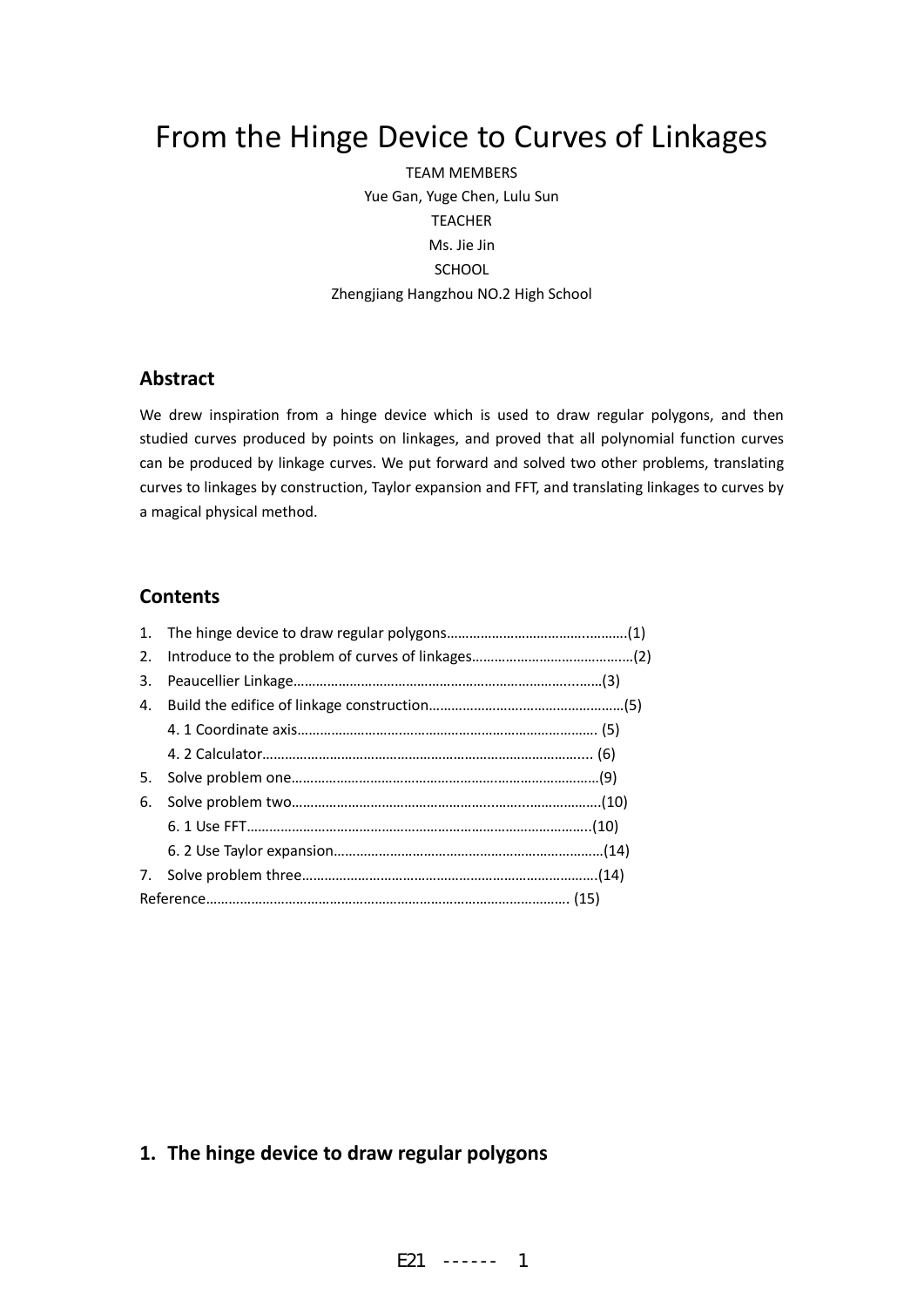There is a kind of hinge device described by one book  $^{[1]}$ . It can draw regular n-gon  $(n = 5,6,7,8,9,10)$ , as in Figure 1, and meet the condition of AB = BC = CD = DE, quadrilateral ABFG is congruent to quadrilateral BCHK, where point D may move freely on line AG and E on BK. So it can guarantee ∠ABC = ∠BCD = ∠CDE when hinge changes shape.



Figure 1

As Figure 2 shows, keeping line AB fixed on paper, sliding point D, E to special location, we can easily draw regular polygon from 5 to 10. The regular polygon's side length is equal to segment AB. When polygon is 9,  $\angle$ Y<sub>5</sub>AX = 60°. When polygon is 10,  $\angle$ Y<sub>6</sub>AX = 36°. We will not repeat to prove its correctness.



Figure 2

The writer only talked that the hinge device can draw regular polygons from 5 to 10. In fact it can draw any regular polygon except for mechanical problems. For example, when point A is coincided with point D, we can draw regular triangle. When point A is coincided with point E, we can draw square. If line BF can be extended unlimitedly, we can draw any regular polygon. It is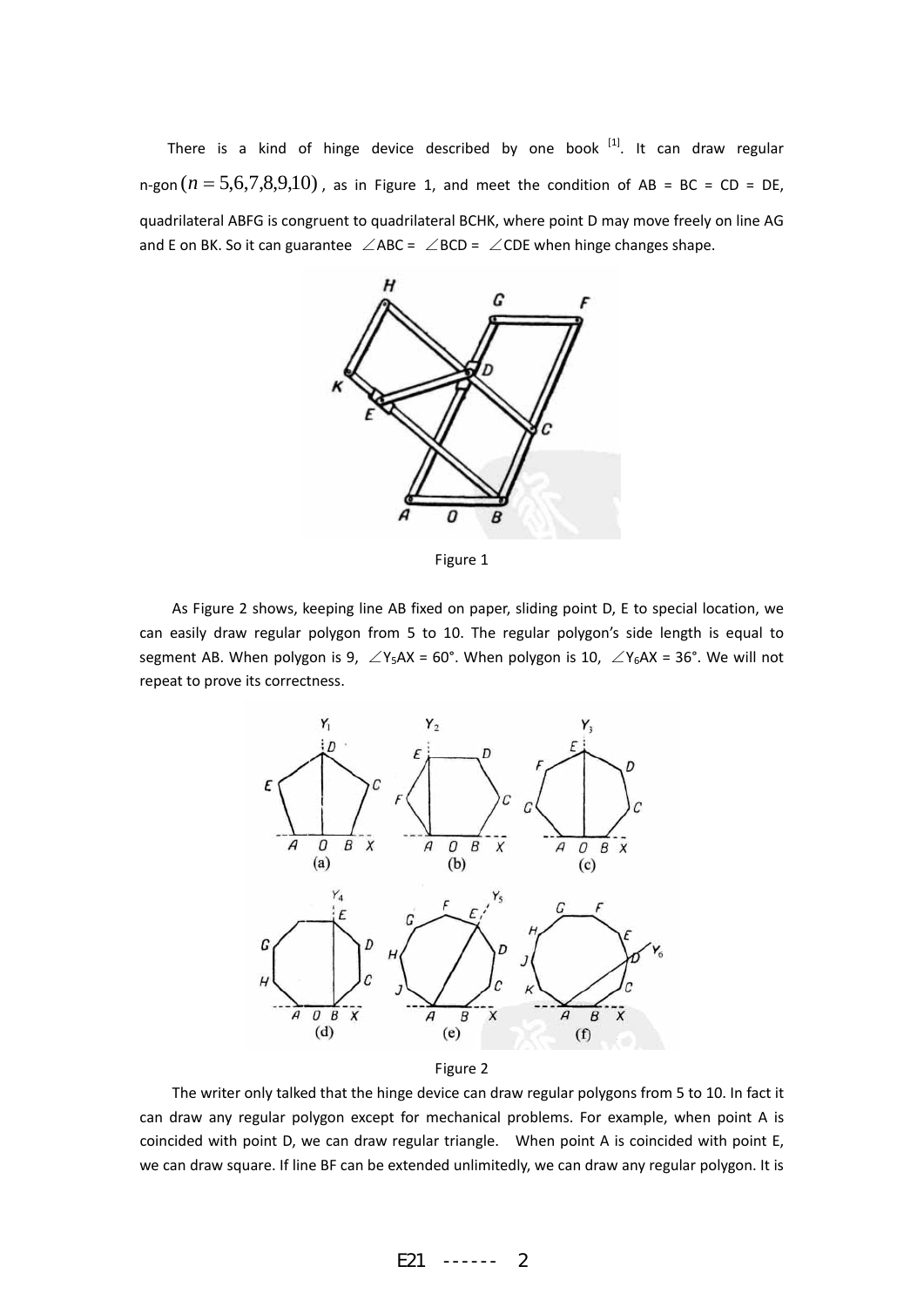obvious that is too correct to repeat.

### **2. Introduce to the problem of curves of linkages**

Seeing the device above, I sighed for its fun and practicability. At the same time, I thought that the vertexes of linkage may be as useful as its sides. So I brought forward some questions.



Fixing two points on the bottom on Figure 3, we can draw track of top point in movement. The result is as figure 4. (You can also open Figure 3 in other software to see its track.)

At first we shall define the linkage system.  $\left[3\right]$  is one kind of device that is composed of at least one rod and two points. In order to facilitate composition, we consider that the points only exist at the both ends of the rod. We will mention it later. We abstract the linkage system to a graph G = (V, E). It is obviously a connected graph. For set of points V,  $p : V \to R^2$ . For a graph G, separate V to two disjoint nonempty sets of points ( $V_s$ ,  $V_m$ ), of which points in  $V_s$  are fixed and points in V<sub>m</sub> are movable. For every elements in set of edges e = (u, v), let  $I_e$  = dis (u, v), and  $L = \{l_{\circ} \mid e \in E\}$  which we call set of length. We call a graph G = (V, E) whose Vs, Vm and L define a linkage system.

In a linkage system, the track formed by movement caused by the point in  $V_m$  is called a linkage track. In order to facilitate discussing, we only consider the curve of one point. (Or we just

need to consider curves of each point separately) The track  $f:V\to R^2$  must meet the following conditions:

$$
\forall u \in V_s, f(u) = p(u)
$$
  

$$
\forall e = (u, v) \in E, \quad \text{dis}(f(u), f(v)) = l_e
$$

Question one: what kind of track can be drawn by a linkage? How to draw the path by a linkage? Question two: if we can get a class of curves by linkages, how can we get it? Question three: if we have a linkage device, how can we get the linkage track?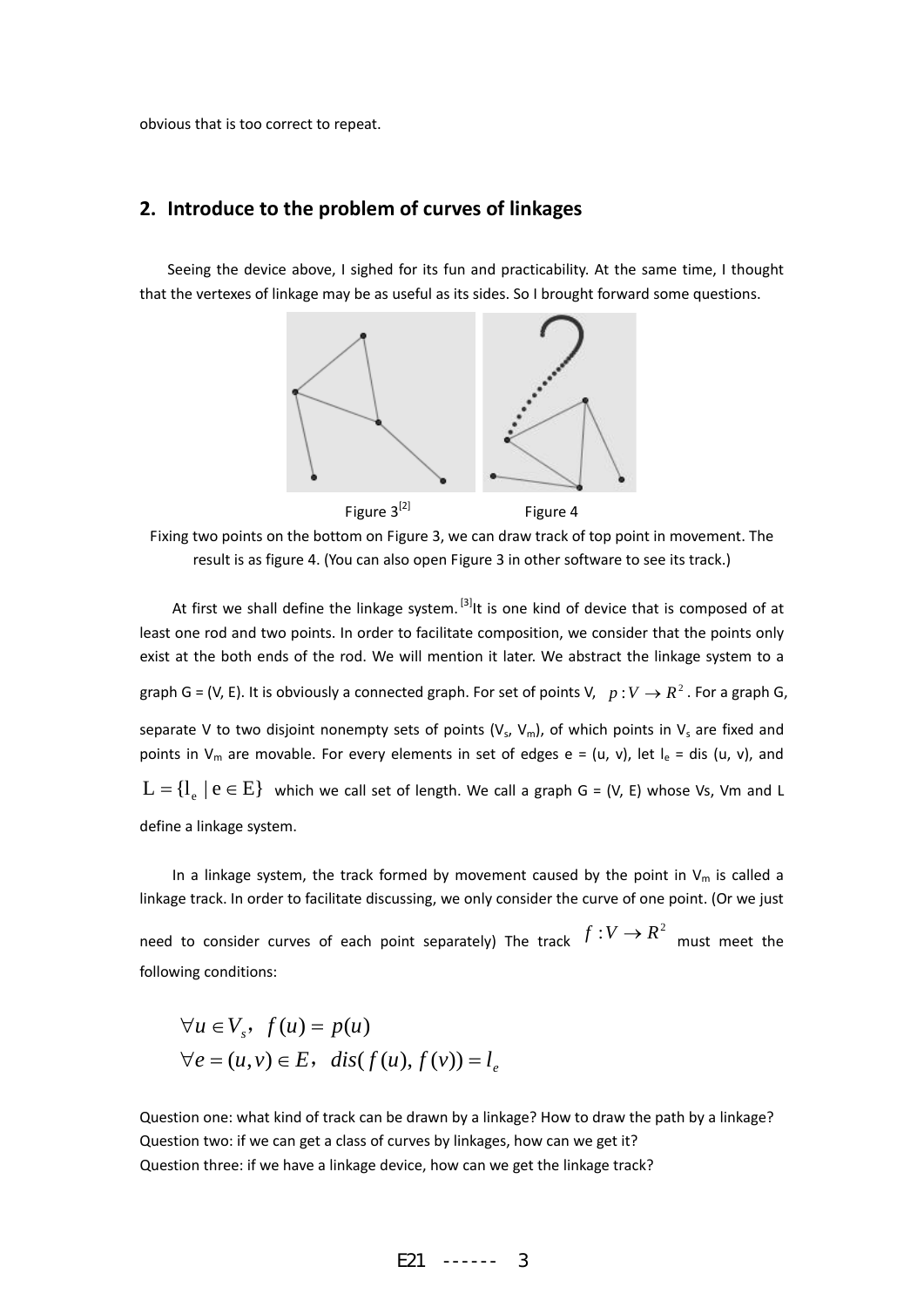Before solving the questions above, we had something to add. Just now, we prescribed that every points only exist at the both ends of the rod for convenience. Actually, it's a quite common situation where we have to break the rule. In order to discuss this situation, we take advantage of the stability of triangle to meet the requirement that the point only exist on the end of the rod. [3]



It has the same effect when we linked rod A to rod B, we broke rod B into rod C and rod D

# **3. Peaucellier Linkage**

In the process of studying these issues, we found that there is a track which is very important, so we take it out, described it in a separated section, it is - the straight line.

We made a lot of linkage devices. However, after a long time, we could not make a device which can draw a straight line. Thus, we find Peaucellier Linkage. [5]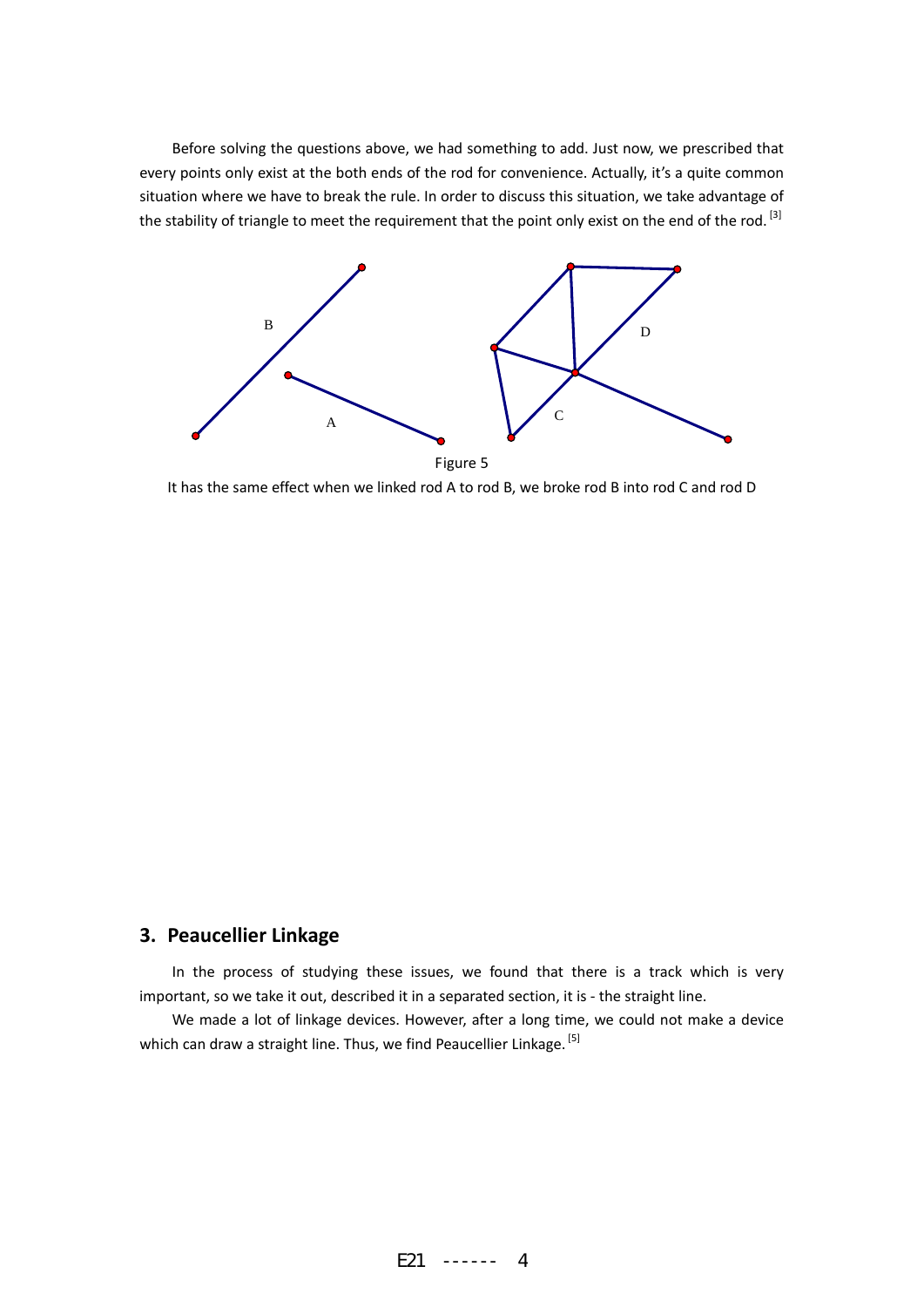

Figure 6

In the figure above, the solid lines represent linkage, the green points represent fixed points, the red points represent movable points, the red dashed line is formed in the process of moving the track by the point E. (After all that said, no state) And  $AC = AD = a$ ,  $BC = CE = BD = DE = b$ , line OB is for any length,  $OA = OB$ . The following is the proof of its correctness. Proof:

Draw line CH⊥BE cross at point H.

In this connecting rod system, point A, B, E, are on the same line obviously, BH = HE.

 $AB * AE = (AH - BH) * (AH + HE) = AH<sup>2</sup> - BH<sup>2</sup>$  $= (AC<sup>2</sup> - CH<sup>2</sup>) - (BC<sup>2</sup> - CH<sup>2</sup>) = a<sup>2</sup> - b<sup>2</sup>$ 

Namely, AB \* AE are fixed value.

Connect AO and extend it, cross ⊙O at point M.

Find a point N on AO to the left of A, to make AB  $*$  AE = AM  $*$  AN, connect EN.

- ∴ △AMB∽△AEN (SAS)。
- ∴∠ANE = ∠ABM = Rt∠

∴E is always on the line which passes N and is perpendicular to AO.

∴The track of moving E is a straight line.

Q. E. D.

### **4. Build the edifice of linkage construction**

To solve the problems raised in the previous section, we thought: it is also a track, can we solve the problem of the linkage track by using the construction method which was used to draw picture by ruler and compasses?<sup>[4]</sup> When studying the construction used by ruler and compasses, we established the analytical principle that can be plotted by some types of basic structure that add, subtract or multiply two segments take inverse or square root of a segment. Then in the linkage construction, can we do it in the same way?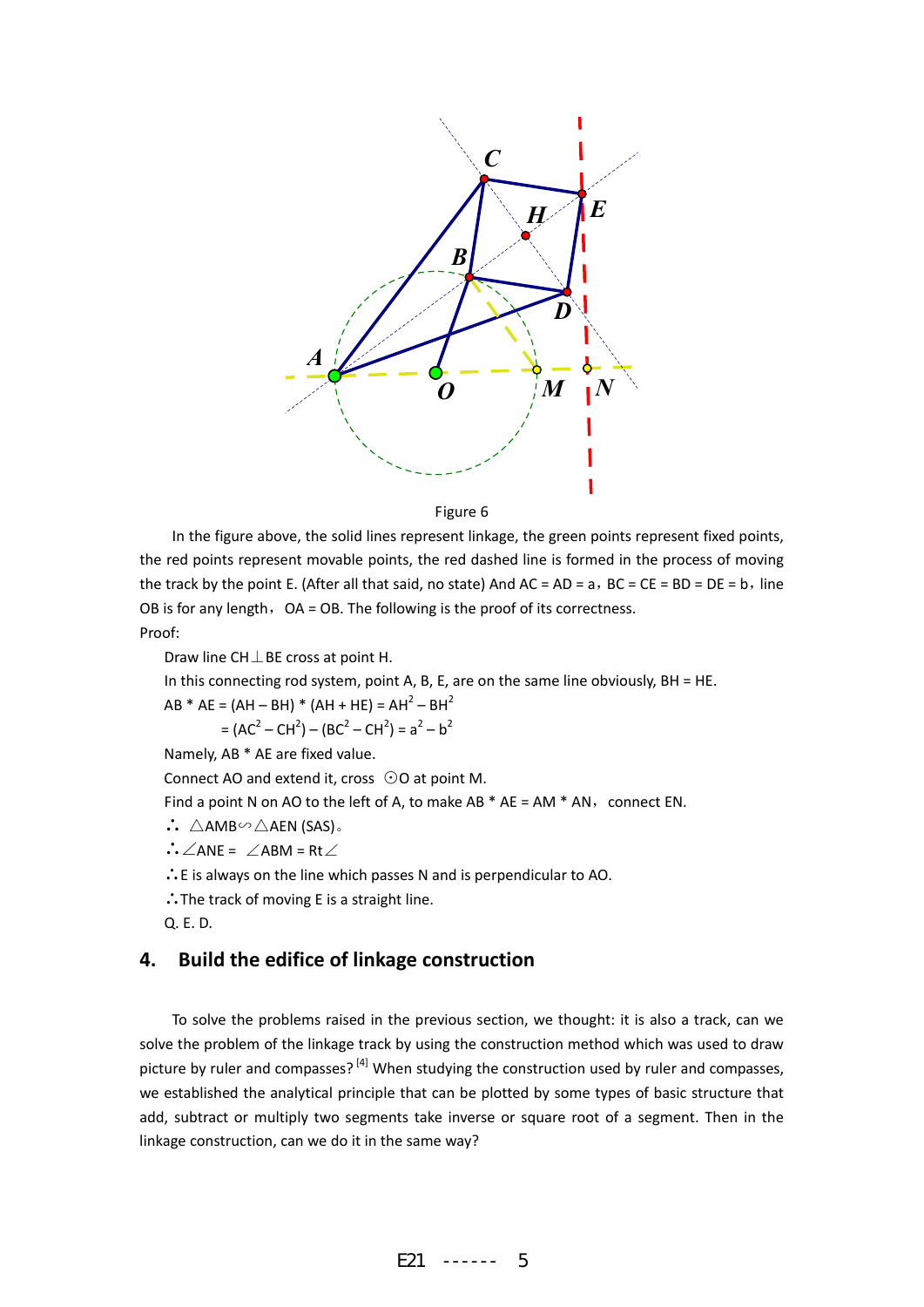#### **4.1 Coordinate axis**

To be able to study linkage construction on the plane of rectangular coordinate system, we first establish a coordinate system with a linkage. At this point, there the previously mentioned Peaucellier Linkage is used.



Figure 7

Green rods stand for Peaucellier Linkage, omitting the other six rods.

Using Peaucellier Linkage, it is easy to make two points of two diamonds, respectively, move in the X axis and Y axis. Thus, we have constructed the linkage plane rectangular coordinate system.

In addition, in order to transfer to the length of Y axis to X axis, the diamond of Y axis will be the O-centered clockwise 90°, as shown in the following linkage system, which  $OA = OC = OD = OF$ 

= BA = BC = ED = EF =  $\ell$ , AD = CF =  $\sqrt{2}$   $\ell$ . In this way, we successfully moved segment OB on X axis to the segment OE on Y axis.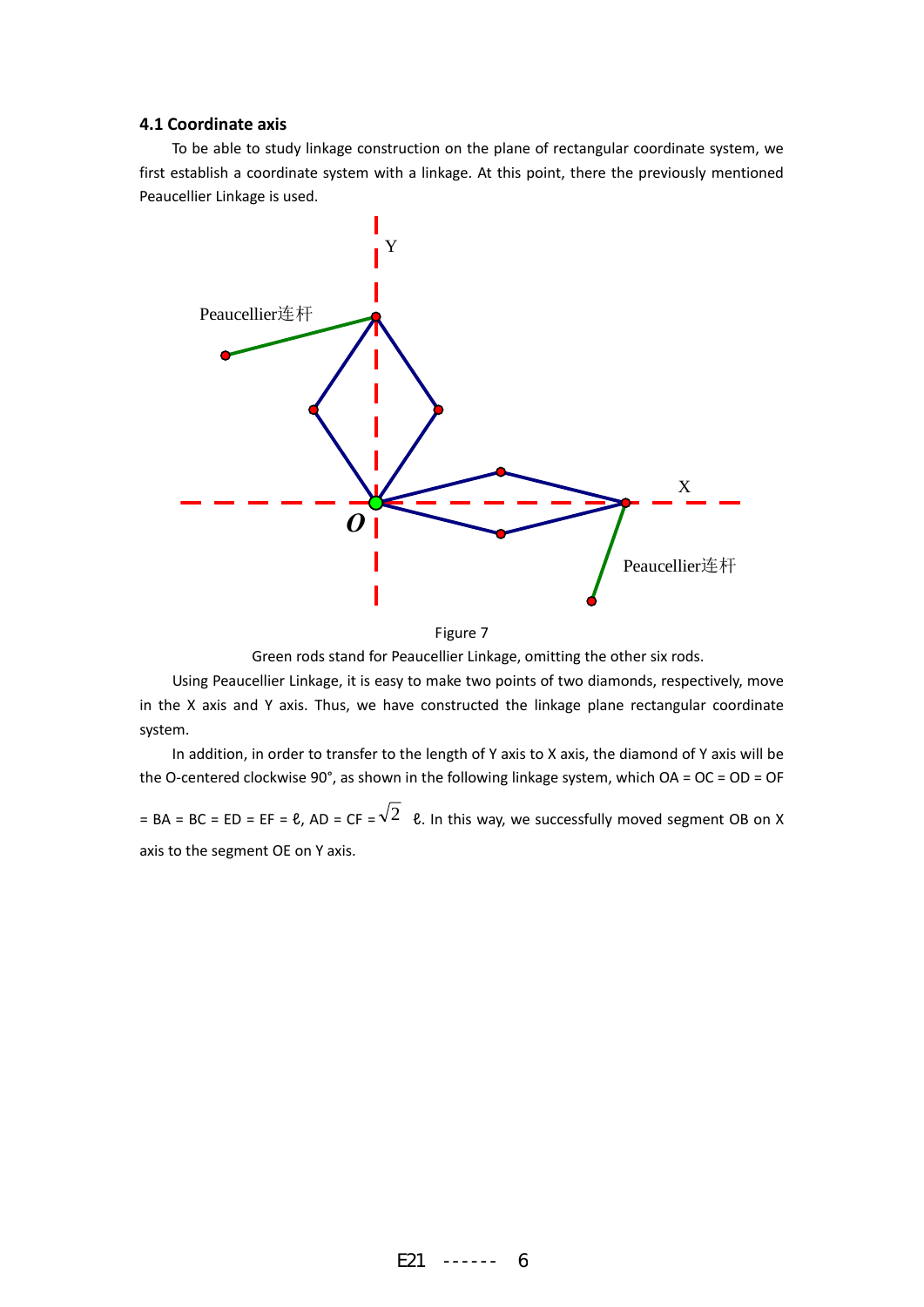

Figure 8 Green rods stand for Peaucellier Linkage, omitting the other six rods.

#### **4.2 Calculator**

With the coordinate axes, we are now to construct a variety of calculators to calculate the points on the X axis. (We will then find that we only need to know how to calculate the points on X axis) In the calculator, we will make extensive use of parallelograms, because they are suitable for transferring the length as well as adding vectors.

#### 4. 2. 1 Addition calculator

a) Plus constant c to coordinates of a point

As Figure, in order to get y by adding a constant c to x, we fixed two points A and B, then we can obtain the equation  $y = x + c$  by constructing a parallelogram. The correctness is obvious, and we can not do this by only one parallelogram.



E21 ------ 7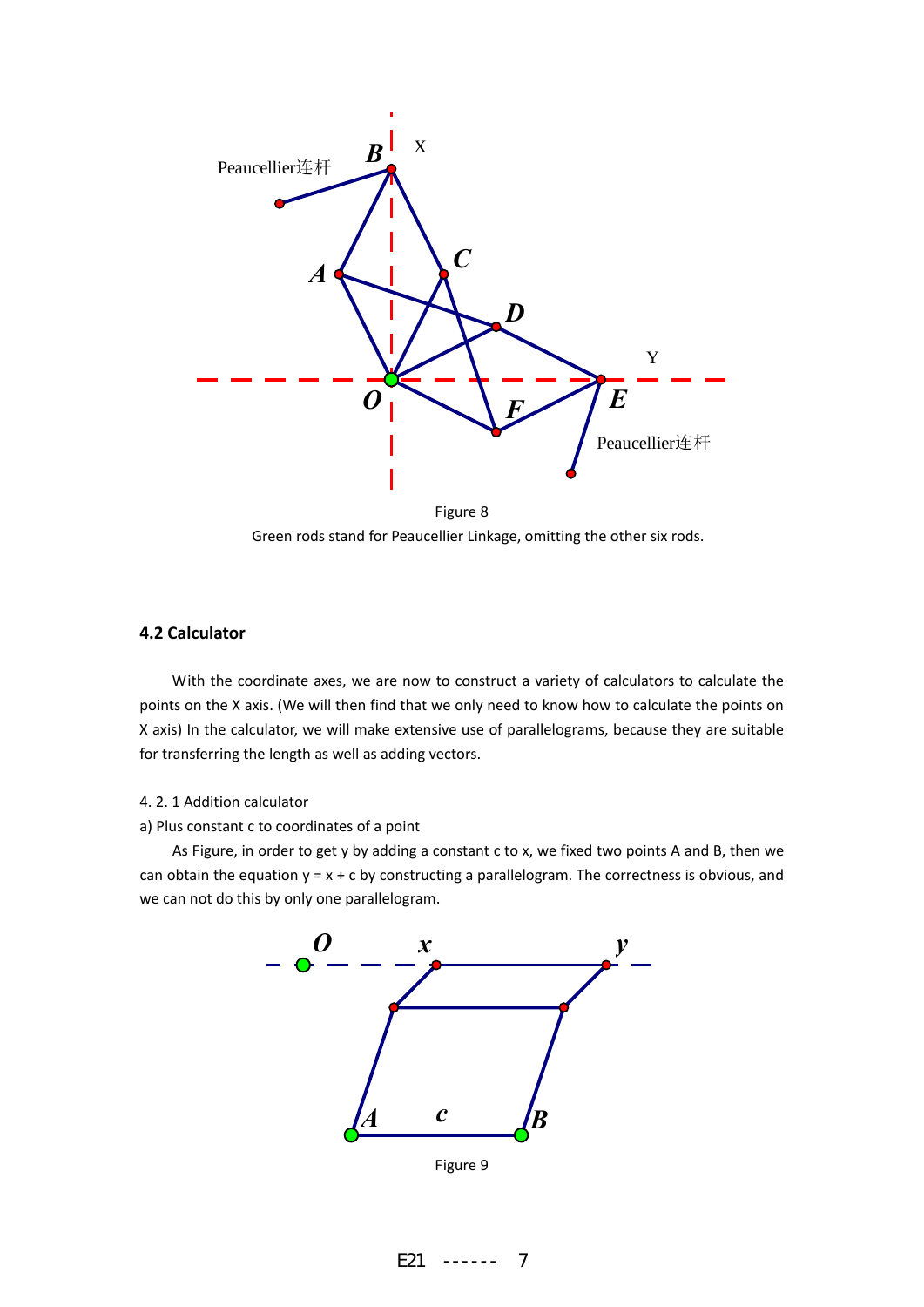#### b) Add up the coordinates of two points

Using parallelogram law, we can not only add up two points on X‐axis but also add up any two vectors, using the constructed parallelogram as described above. As figure, it is obvious

$$
_{that}Oz=Ox+Oy
$$



Figure 10

#### 4. 2. 2 Reciprocal calculator

To facilitate the introduction to multiplication calculator, we presented reciprocal calculator first. In the chapter of Peaucellier Linkage, we have proved  $y * x = a^2 - b^2$  in Figure 11,

 $\begin{array}{ccc} \text{so} & x \end{array}$  $a^2-b$  $y = \frac{a^2 - b^2}{a^2}$ . As long as we take appropriate values of a and b so as to make  $a^2 - b^2 = 1$ , we

can get y which is the inverse of x.



Figure 11

- 4. 2. 3 Multiplication calculator
- a) Multiply a constant c to coordinates of a point

Let  $OA = c * OB$ , and construct a parallelogram ABxC. It was clear that  $\triangle$  Obx  $\curvearrowright \triangle$  OAy. Therefore y = x  $*$  c.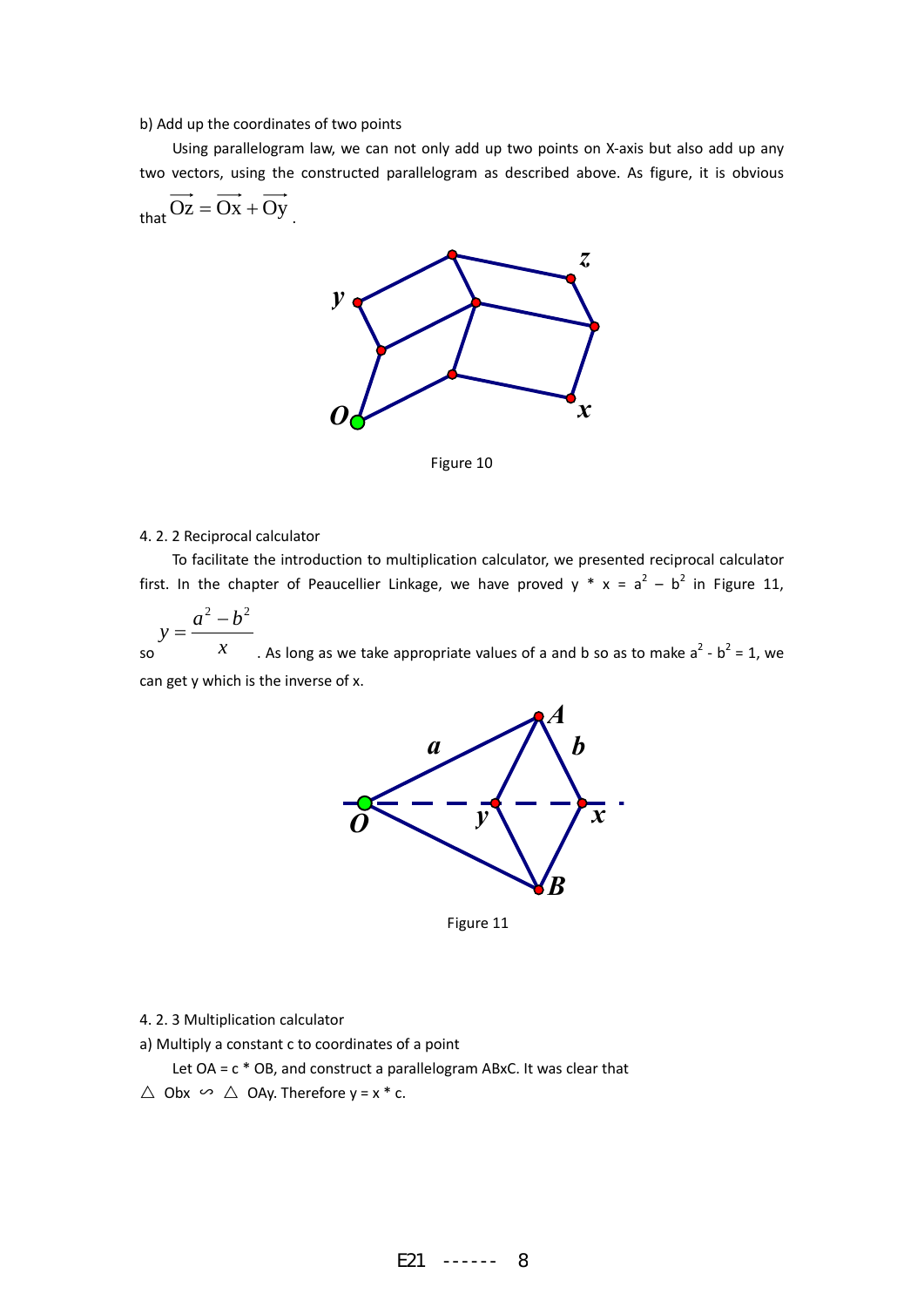

Figure 12

b) Multiply two coordinates

Multiplying two coordinates is not an easy thing, we had thought for a long time but there is no direct way. But we find another way which brought us to

$$
x * y = \frac{(x + y)^2 - (x - y)^2}{4}
$$

So, as long as we have a square calculator, we can get  $x * y$ . However, the square calculator racks our brains. Once again, an inspiration led us to

$$
\frac{1}{a-1} - \frac{1}{a+1} = \frac{2}{a^2 - 1}
$$

Finally we got

$$
x * y = \cfrac{1}{\cfrac{2}{x+y-1} - \cfrac{2}{x+y+1}} - \cfrac{1}{\cfrac{2}{x-y-1} - \cfrac{2}{x-y+1}}
$$

Fantastic! The problem of multiplying two coordinates has been transformed into a reciprocal problem at last! And what make us happy is the problem of reciprocal is not so difficult and can be directly solved. Using the reciprocal calculator described previously, the problem was also solved.

# **5. Solve the Question One**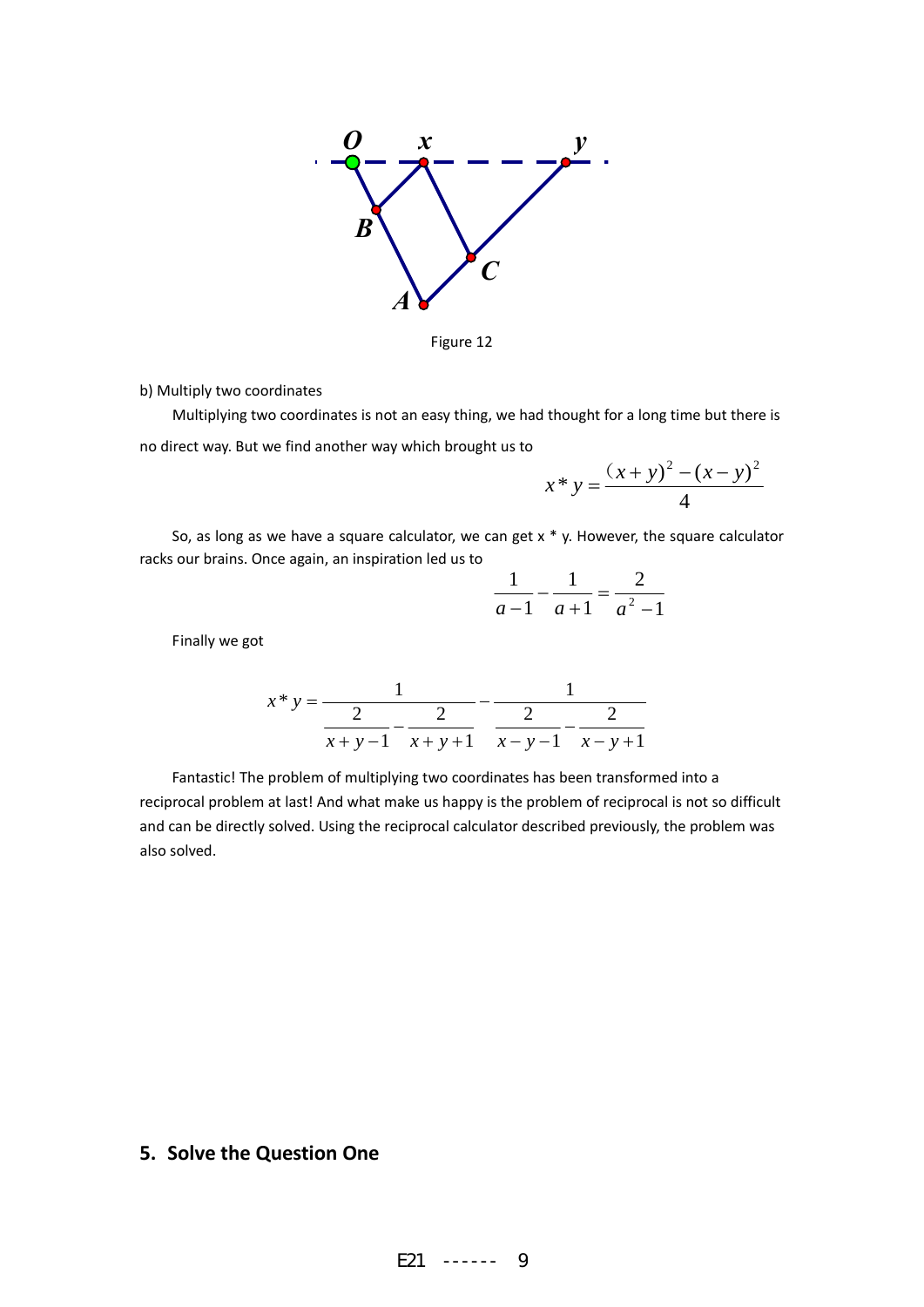Question one: what kind of track can be drawn by a linkage? How to draw the path by a linkage?

According to the previous section, we could make addition, multiplication, reciprocal operations to the points on X axis with linkage. Then, what does it means to the curves of linkages? Operations above enable us to construct a point  $T(f(x, y),0)$ . Then we construct a point S which always lies on (x, y). Finally we fixed point T at origin points, the track of moving S is just the curve  $f(x, y) = 0$ . This idea is amazing but obviously correct, so we don't prove it here.

Now a linkage can draw curves which only contain functions in need of operations above. Namely, any any polynomial function

$$
F(x, y) = \sum_{i=0}^{n} \sum_{j=0}^{n} c_{i,j} x^{i} y^{j} = 0, c_{i,j} \in R, n \in N
$$
 can be drawn with a

linkage. And we can conclude with happiness that all curves which can be drawn with ruler and compasses can be drawn with linkage, and that some curves which cannot be drawn with ruler and compasses can be drawn with linkage, too.

Another funny thing is that Kempe thought you can even use a linkage to sign your name!<sup>[6]</sup> Because many curves can be fitted into polynomial functions. However, even if your name is simple, you have to use a lot of robs to make the linkage.

However, it is a pity that we haven't found necessary and sufficient condition of drawing functions with linkage. Hopefully we will solve the problem in later edition!

### **6. Solve the Question Two**

Question two: if we can get a class of curves by linkages, how can we get it?

6. 1 Use FFT [7]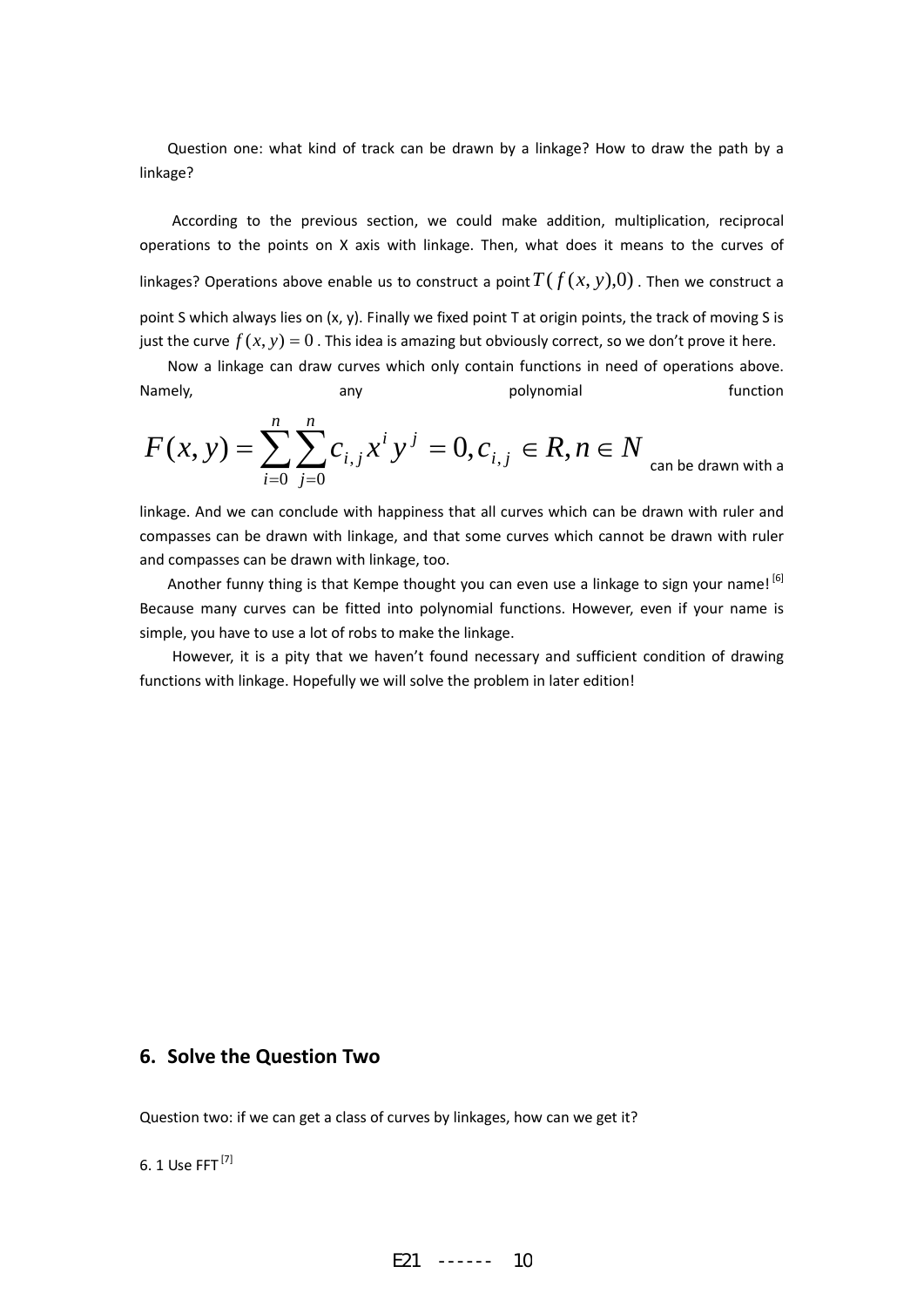At first, I must declare that it is just an approximation algorithm, briefly introduced as follow. *ff (t)* is a periodic complex function whose Fourier expansion of complex index form is:

$$
ff(t) = x(t) + iy(t) = \sum_{n=-\infty}^{+\infty} F_n e^{in\omega_0 t}
$$

We define  $F_n$  as Fourier coefficient which is a complex vector. Get answers from:

$$
F_n = \frac{1}{T} \int_0^T ff(t)e^{-in\omega_0 t}
$$

Discrete Fourier Transform (DFT): discretize *ff (t)* in one period.

Fast Fourier Transform (FFT): a fast algorithm for DFT.

*rp (t)* represents any 3‐dimension function, and its projection on X axis and YOZ plane is *rpx (t)* and *rpyz (t).* Separately make 1‐dimension and 2‐dimension FFT to the actual curve of *rp (t)* to get harmonic components as follow:

$$
r_{px}(t) = \sum_{n=-\infty}^{+\infty} D_n e^{k\zeta_n} e^{kn\omega t}
$$

$$
r_{px}(t) = \sum_{n=-\infty}^{+\infty} D_n e^{k\zeta_n} e^{kn\omega t}
$$

 $D_n$  and  $D_n'$  represent amplitudes of the n-th item. According to geometric relations:

$$
\begin{cases}\nR_n = \sqrt{D_n^2 + D_n^2}, n \in N^* \\
\phi_n = \arccos(\frac{D_n}{R_n}\cos(\zeta_n + n\omega t)), n \in N^* \\
\phi_n = \arctan(\frac{R_{nx}}{R_{ny}}), n \in N \\
R_{-n} = \sqrt{D_{-n}^2 + D_{-n}^2 - 2D_{-n}^2 D_{-n}^2} |\sin(\zeta_{-n} - n\omega t)| \sin(\zeta_n - \zeta_{-n} + 2n\omega t), n \in N^* \\
\phi_{-n} = \arccos(\frac{D_{-n}}{R_{-n}}\cos(\zeta_{-n} - n\omega t)), n \in N^* \\
\phi_{-n} = \arctan(\frac{R_{-nx}}{R_{-ny}}), n \in N^*\n\end{cases}
$$

 $\phi$  is the angle of *R* and X axis, and  $\psi$  is the angle of *R* and Y axis.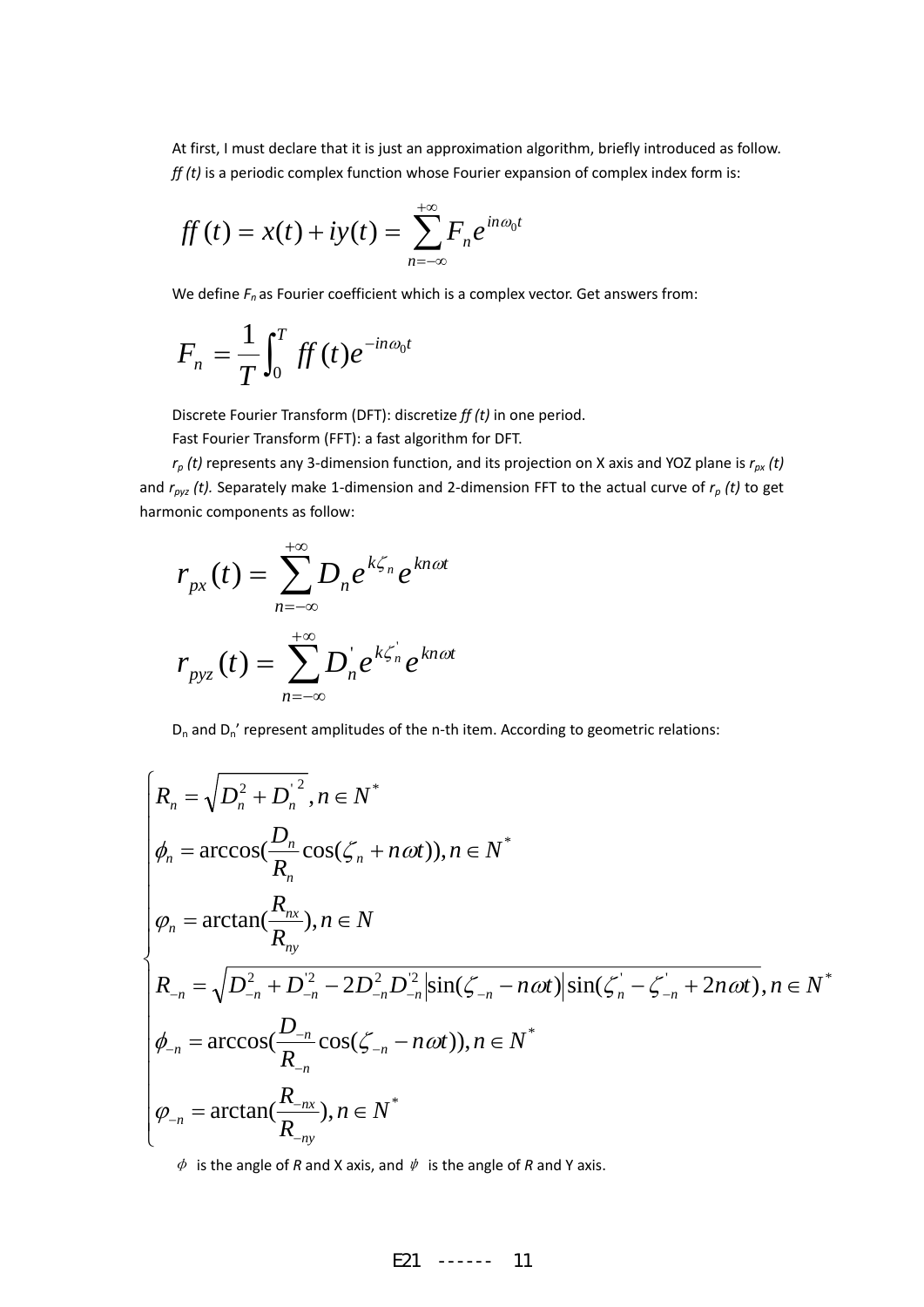Geometric meaning of 1‐st Fourier series: A linear function related to given angle of rotation.

Geometric meaning of 2‐nd Fourier series: synthesis of a series of frequency components of circle motion with different periods.

Using complex notation, 2-dimension curves of linkages is  $F(\omega) = x(\omega) + iy(\omega)$ . Let the

device rotate at an even speed,  $F(t) = x(t) + iy(t)$ .

Since most curves of linkages are closed,  $F(T + t) = F(t)$ .

When  $D_n = 0$  and  $\zeta_n = 0$ , we can get 2-dimension Fourier series expressions with equations above :

$$
F(t) = \sum_{n=1}^{\infty} \frac{((jD_0 \cos \zeta_0' + kD_0 \sin \zeta_0) + j(D_n \cos(\zeta_n' + n\omega t) + D_n \sin(\zeta_n' - n\omega t)) + k(D_n \sin(\zeta_n' + n\omega t) + D_n \sin(\zeta_n' - n\omega t)))}{(D_n \cos(\zeta_n' - n\omega t) + k(D_n \sin(\zeta_n' + n\omega t) + D_n \sin(\zeta_n' - n\omega t)))}
$$

Arrange the expression and transform it into XOY coordinate system:

$$
F(t) = \sum_{n=-\infty}^{+\infty} D_n^{'}(\cos(\zeta_n + n\omega t) + i\sin(\zeta_n + n\omega t)) = \sum_{n=-\infty}^{\infty} D_n^{'} e^{i\zeta_n^{'}t} e^{in\omega t}
$$

 $\omega$  is the fundamental frequency of Fourier expansion formula,  $D_n'$  is the amplitude of the n‐th harmonic component, ζ*n'* is the initial phase of the n‐th harmonic component.

Then I will explain these by an example.



Figure 13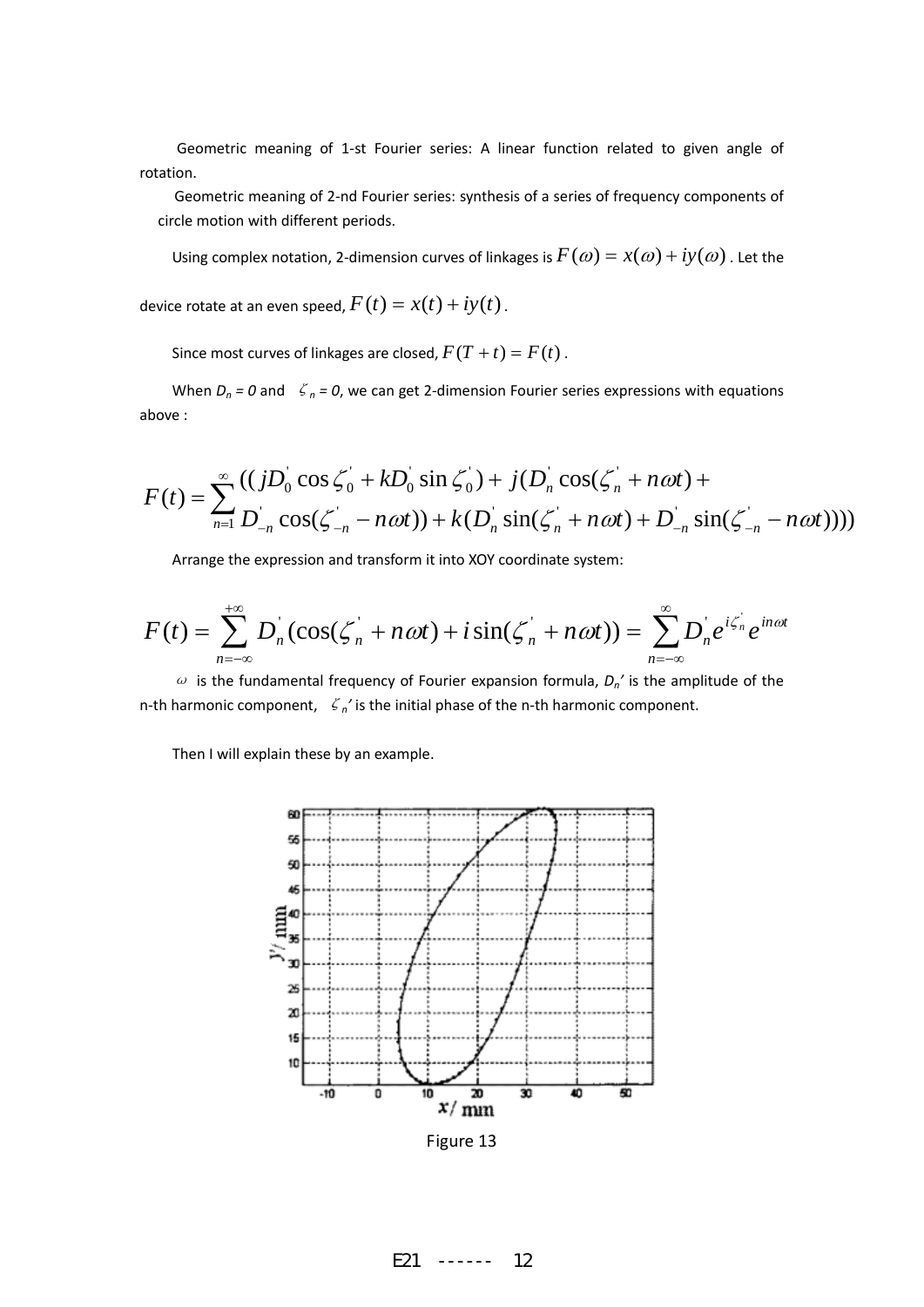The figure above is produced by a linkage system, which contain 64 sampling points. Make 2‐dimension FFT to these sampling points to get the following table:

|                     | $+2$   | $+1$  |       | -      | $\overline{\phantom{a}}$ | -3     |
|---------------------|--------|-------|-------|--------|--------------------------|--------|
| $D'_n$ (mm)         | 1.44   | 20.22 | 37.36 | 10.00  | 1.40                     | 0.26   |
| ັ<br>$'$ , 10<br>n\ | -99.99 | 4.87  | 58.06 | 127.57 | 177.38                   | 175.04 |

Then we can conveniently write out the approximate expression of the curve of the linkage as follow:

$$
F(t) = D'_{0} e^{i\zeta_{0}} + D'_{1} e^{i\zeta_{1}} e^{i\omega t} + D'_{-1} e^{i\zeta_{-1}} e^{-i\omega t} + D'_{2} e^{i\zeta_{2}} e^{2i\omega t} + D'_{-2} e^{i\zeta_{-2}} e^{-2i\omega t} + D'_{-3} e^{i\zeta_{-3}} e^{-3i\omega t}
$$
  
\n
$$
F(t) = iD'_{1} \omega e^{i\zeta_{1}} e^{i\omega t} - iD'_{-1} \omega e^{i\zeta_{-1}} e^{-i\omega t} + 2iD'_{2} \omega e^{i\zeta_{2}} e^{2i\omega t} -
$$
  
\n
$$
2iD'_{-2} \omega e^{i\zeta_{-2}} e^{-2i\omega t} - 3iD'_{-3} \omega e^{i\zeta_{-3}} e^{-3i\omega t}
$$
  
\n
$$
F(t) = -1D'_{1} \omega^{2} e^{i\zeta_{1}} e^{i\omega t} - D'_{-1} \omega^{2} e^{i\zeta_{-1}} e^{-i\omega t} - 4D'_{2} \omega^{2} e^{i\zeta_{2}} e^{2i\omega t} -
$$
  
\n
$$
4D'_{-2} \omega^{2} e^{i\zeta_{-2}} e^{-2i\omega t} - 9D'_{-3} \omega^{2} e^{i\zeta_{-3}} e^{-3i\omega t}
$$

The following table gives us the real value and the approximate value of the first 8 sampling points. We find this method most effective.

| (cm)                |       |                |       |       |       |       |       |       |  |
|---------------------|-------|----------------|-------|-------|-------|-------|-------|-------|--|
| 位<br>置<br>坐标        | 1     | $\overline{2}$ | 3     | 4     | 5     | 6     | 7     | 8     |  |
| x 原曲线               | 31.83 | 32.73          | 33.55 | 34.29 | 34.93 | 35.43 | 35.76 | 35.91 |  |
| x 计算值               | 31.90 | 32.78          | 33.59 | 34.31 | 34.92 | 35.40 | 35.70 | 35.84 |  |
| $(n=3)$             |       |                |       |       |       |       |       |       |  |
| y原曲线                | 39.36 | 42.84          | 45.64 | 48.32 | 50.82 | 53.12 | 55.18 | 56.96 |  |
| 计算值<br>$\mathsf{V}$ | 40.01 | 42.86          | 45.63 | 48.27 | 50.75 | 53.04 | 55.09 | 56.89 |  |
| $(n=3)$             |       |                |       |       |       |       |       |       |  |

#### 6. 2 Use Taylor expansion

Just on the night before replying in the east area, we put up with another method. Although it is also an approximate method.

It is convinced that if a function is smooth enough, we can use Taylor expansion to get the information near a point. And its expansion is a polynomial function and a small quantity.

As we've talked before, we can make addition, subtraction, multiplication, reciprocal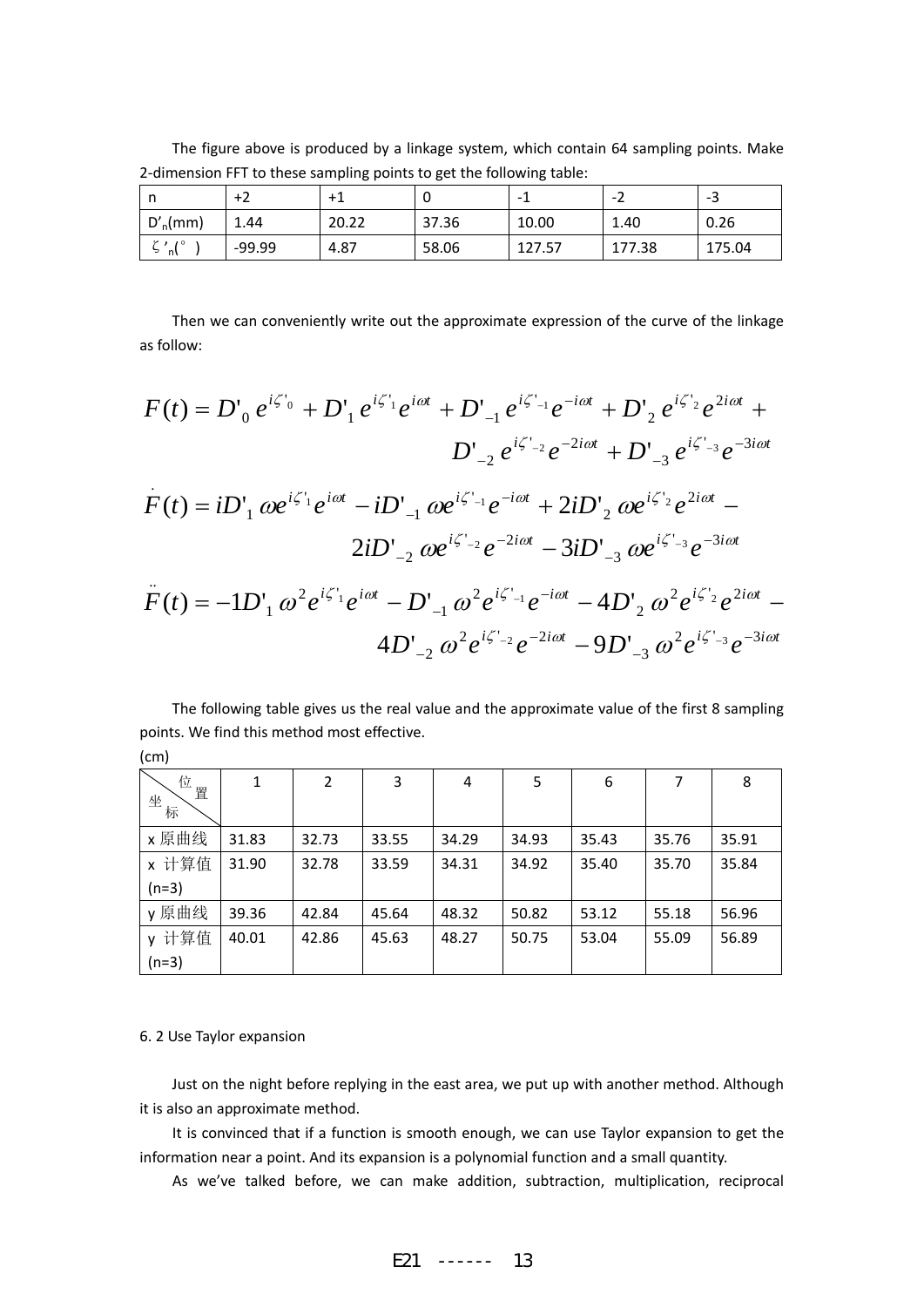operation, so we can get the polynomial function easily. As for the small quantity, we ignore it, or rather, leave it to mechanical precision.

# **7. Solve the Question Three**

Question three: if we have a linkage device, how can we get the linkage track?

"It's a pleasure to cooperate with physicians." My classmate provides me with a magic physical method.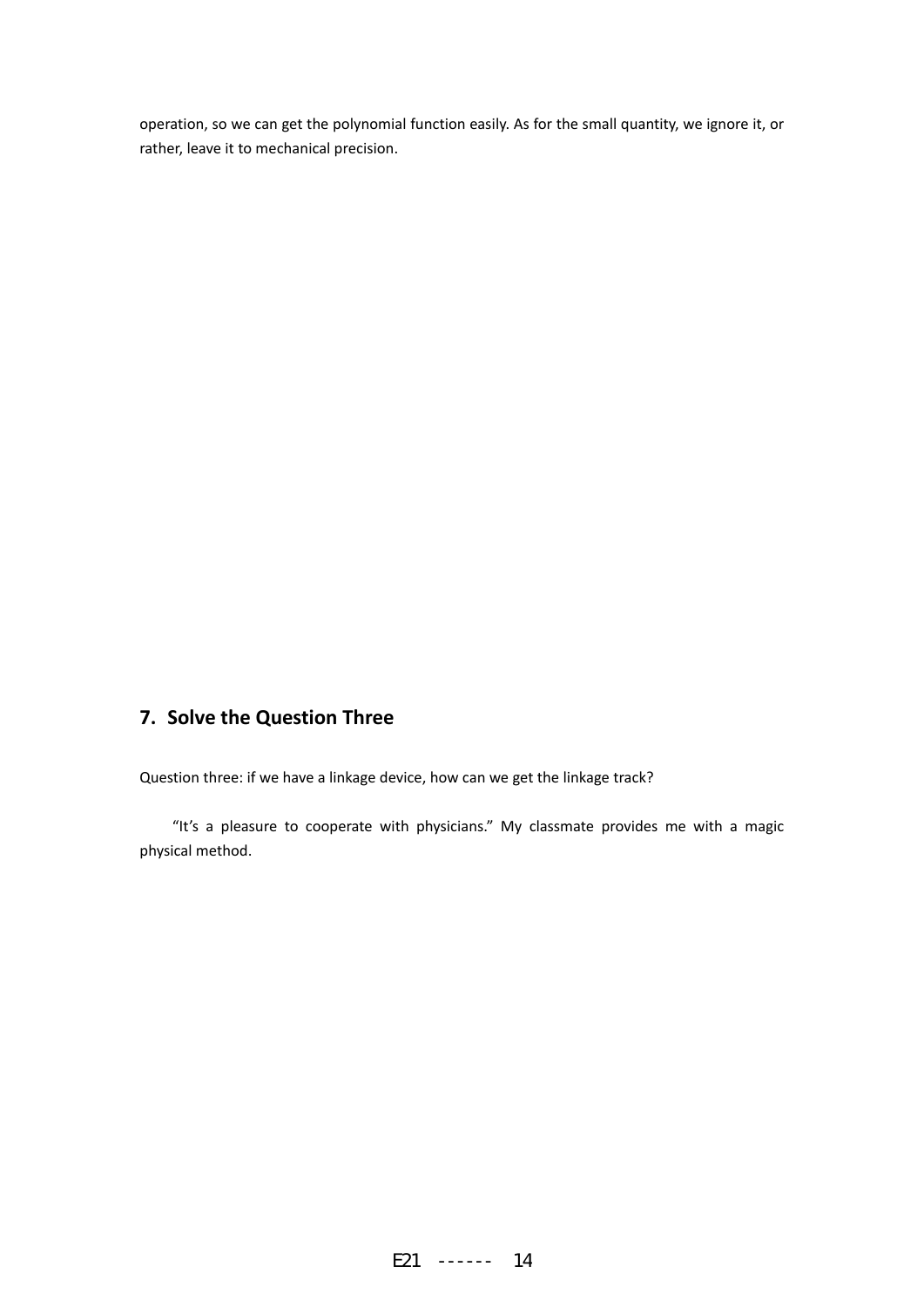

Figure 14

Figure 14 is the same as figure 2 and 3.

In figure 14, point C and D are fixed,  $AC = AB = BD = OA = OB = 1$ ,  $CD = 2$ . To get the track of point O, we let  $\theta = \angle ACD$ . Since point A makes circle movement, its velocity v<sub>1</sub> must be perpendicular to rod AC. Also, point B's velocity is v2 and perpendicular to rod BD.

Out of physical knowledge, we know that for every point on AB, its projection of velocity to the rod AB is equal. So  $v_1 \cos \theta_1 = v_2 \cos \theta_2$ . Also, every point on the midperpendicalar of AB has the velocity of the average of A and B.

So, we can write the velocity (include is value and direction) of point O with only  $v_1$  and  $\theta$ . Then get answer by integration. In this way, we get its parametric equation as follow :

$$
\begin{cases}\nX = \frac{(2+3\cos\theta + \sqrt{3}\sin\theta)\sqrt{5-4\cos\theta} - (2\sqrt{3}-\sqrt{3}\cos\theta-\sin\theta)\sqrt{4\cos\theta}-1}{4\sqrt{5-4\cos\theta}} \\
Y = \frac{(2\sqrt{3}-\sqrt{3}\cos\theta+3\sin\theta)\sqrt{5-4\cos\theta} + (2-\cos\theta+\sqrt{3}\sin\theta)\sqrt{4\cos\theta}-1}{4\sqrt{5-4\cos\theta}} \\
0 \le \theta \le \frac{\pi}{3}\n\end{cases}
$$

# Reference

[1] 柯尔捷姆斯基. 莫斯科智力游戏:359 道数学趣味题 [M]. 叶其孝. 北京:高等教育出版 社,2009.

[2] 顾 森 . 连杆系统:比你想象中的更强大 [EB/OL]. http://www.matrix67.com/blog/archives/3427, 2010-06-22.

$$
E21 \quad \cdots \quad 15
$$